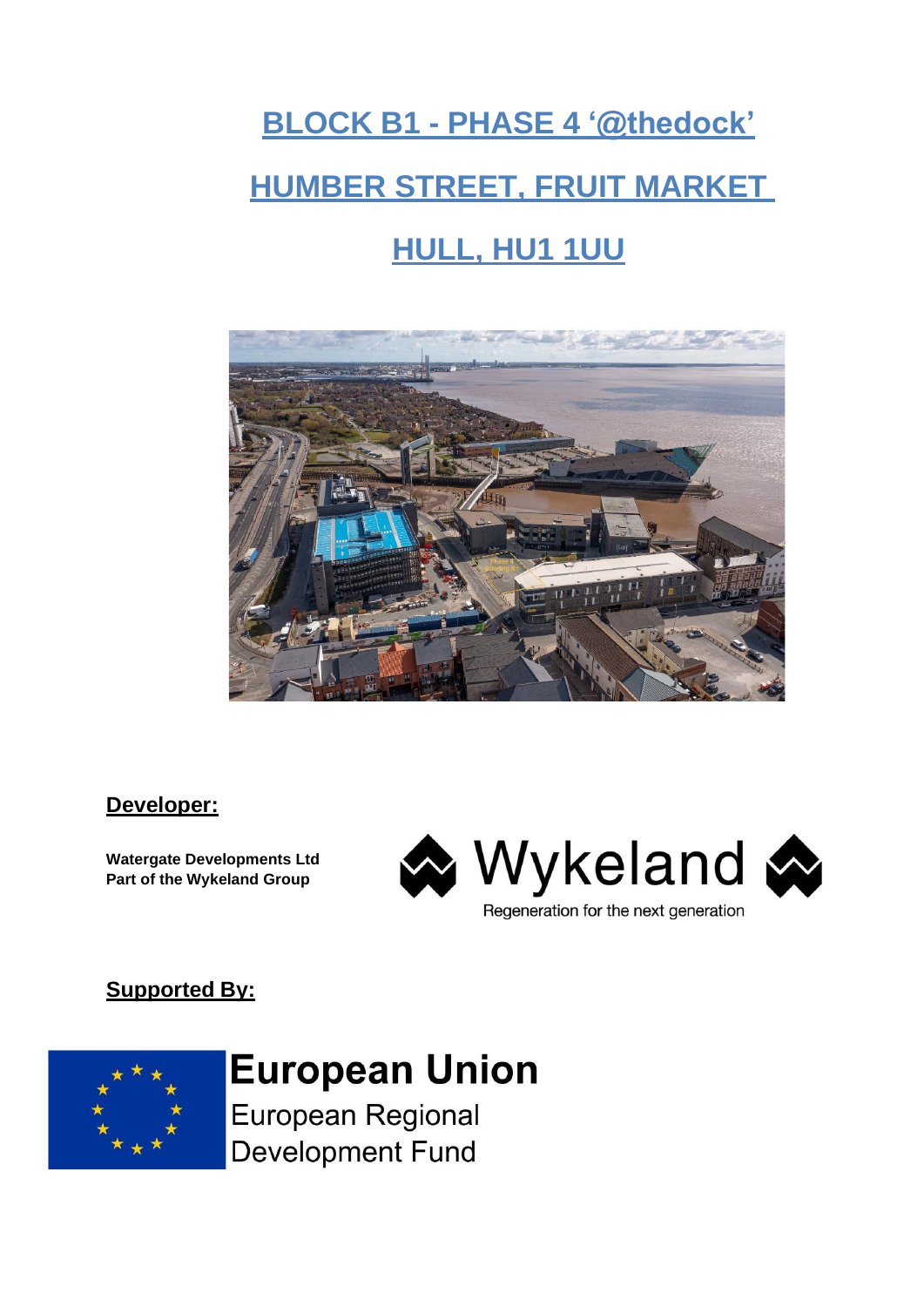

## **CONTENTS**

| <b>Section</b> | <b>Content</b>                              |
|----------------|---------------------------------------------|
| 1              | Introduction – Details of the opportunity   |
| 2              | The Client                                  |
| 3              | The Site                                    |
| 4              | What is required from interested parties    |
| 5              | How will the successful candidate be chosen |
| 6              | Deadline and how to apply                   |

#### **Further info can be found at the Dropbox link :**

https://www.dropbox.com/sh/c76ewf9yz2j80pu/AACMVmnSiGgdRyW8u\_oHcznRa?dl=0

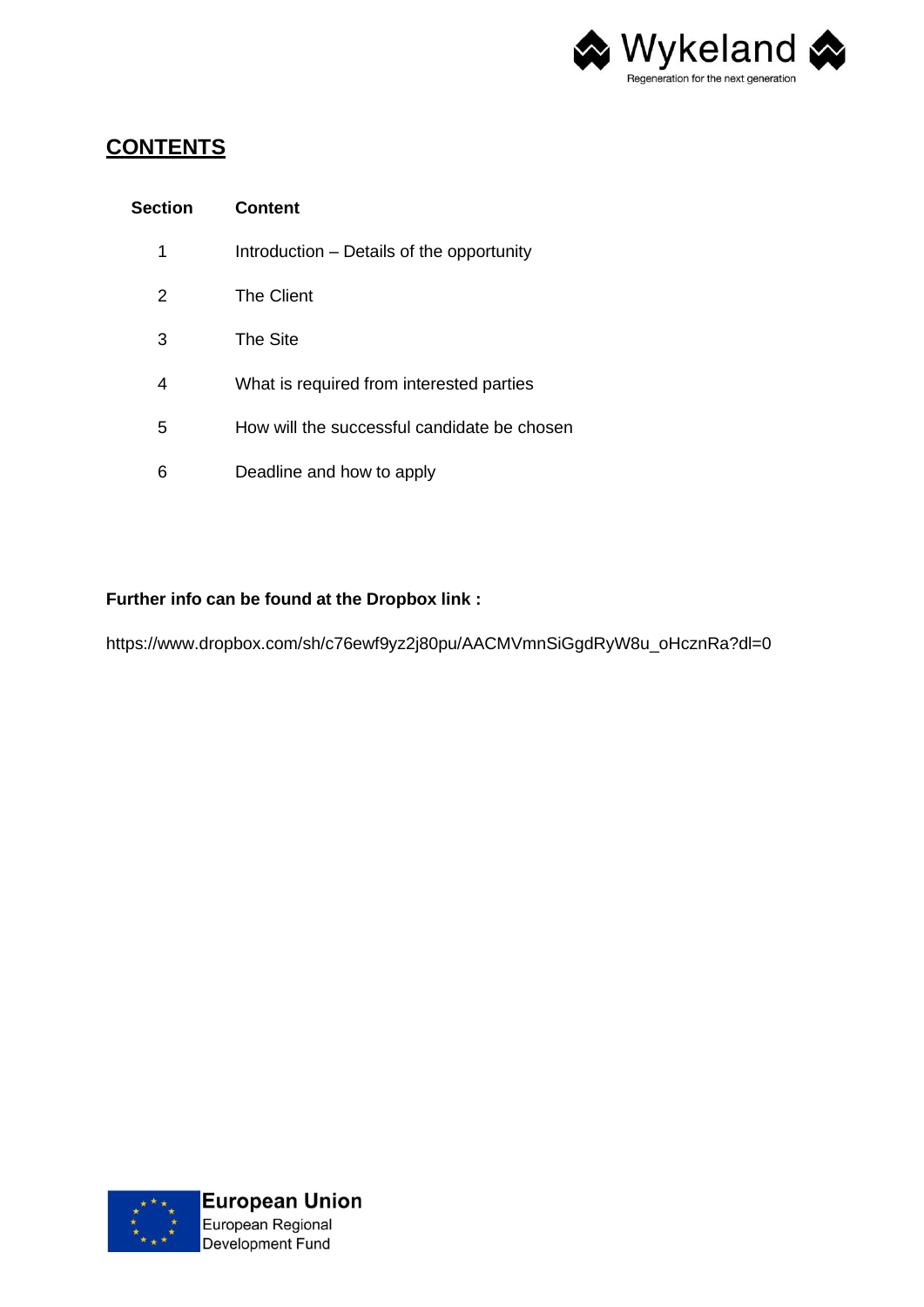

#### **1.0 - Introduction**

The purpose of this document is to provide a brief for the engagement of a Main Contractor to work with Watergate Developments Limited (a Wykeland Group Company - the Client) to construct on a JCT Design and Build contract a Grade A, BREEAM Very Good office unit known as 'Block B1 - @thedock'. The contract value is expected to be circa £2.5-3 million.

The proposed project is to construct Block B1, comprising 12,991 sq ft gross internal area, 11,043 sq ft net internal area (Excluding under croft car park of 5,134 sq ft)

Detailed planning permission has already been granted. (Planning ref18/01412/full).

The building, a sister building to Block A completed in 2021, will be of high quality with an iconic design to complement the existing buildingson the development as well as its wider context set within the Old Town Conservation area and in close proximity to Sir Terry Farrell's 'The Deep' aquarium building.



The site for Phase 4 Block B1 (shown edged in yellow above) is located within the Fruit Marketregeneration district and is situated adjacent to the original Phase 1, 2 and 3.

The Harris Partnership based in Wakefield won the tender to produce the design for the final phase.

Below is a CGI showing the main corner at Humber and Queen Street which will be a key entrance point to the development. Block B1 is the building on the left.



**European Union** European Regional Development Fund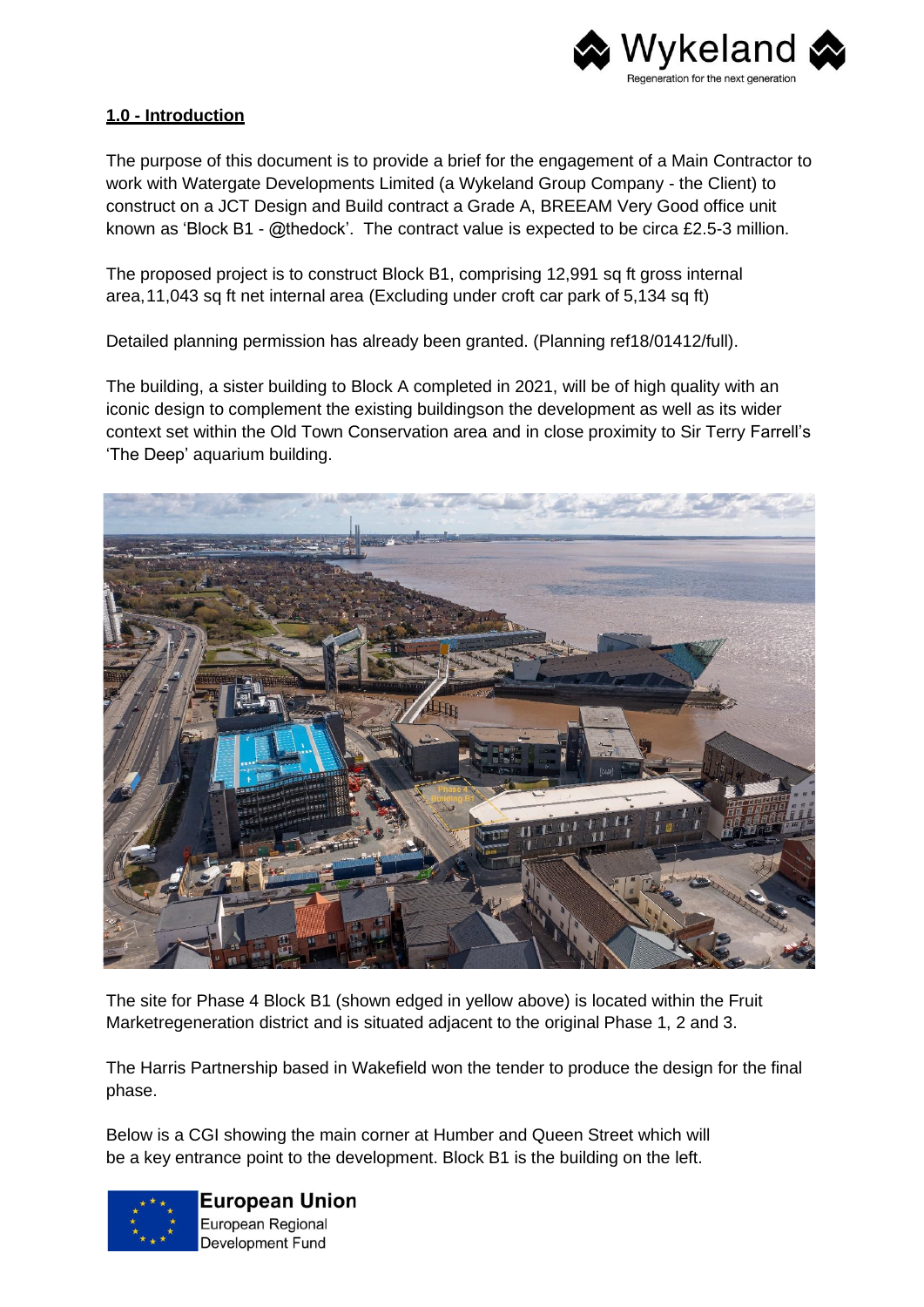



#### Block B1 comprises of the following;

|                     | GIA(m <sup>2</sup> ) | $GIA$ (ft <sup>2</sup> ) | NIA(m <sup>2</sup> ) | NIA(f <sup>t2</sup> ) |
|---------------------|----------------------|--------------------------|----------------------|-----------------------|
| <b>Ground Floor</b> | 49                   | 527                      |                      |                       |
| <b>First Floor</b>  | 579                  | 6232                     | 513                  | 5522                  |
| <b>Second Floor</b> | 579                  | 6232                     | 513                  | 5522                  |

+ Undercroft car park 476m² (5,134 ft²)

#### **2.0 - The Client**

The Client, Watergate Developments Limited, is a wholly owned subsidiary of the Wykeland Group Limited (www.wykeland.co.uk)who are a leading Developer and Investor working extensively throughout Yorkshire and the Humber on commercial, industrial, retail and leisure projects.

The project is part funded by the EuropeanRegional Development Fund.

#### **3.0 - The Site**

The whole site is approximately 712sq.m/0.18 acres as shown on the attached plan marked in red – (refer to Appendix A). Block B1 fronts onto Humber Street within the Fruit Market area of Hull.